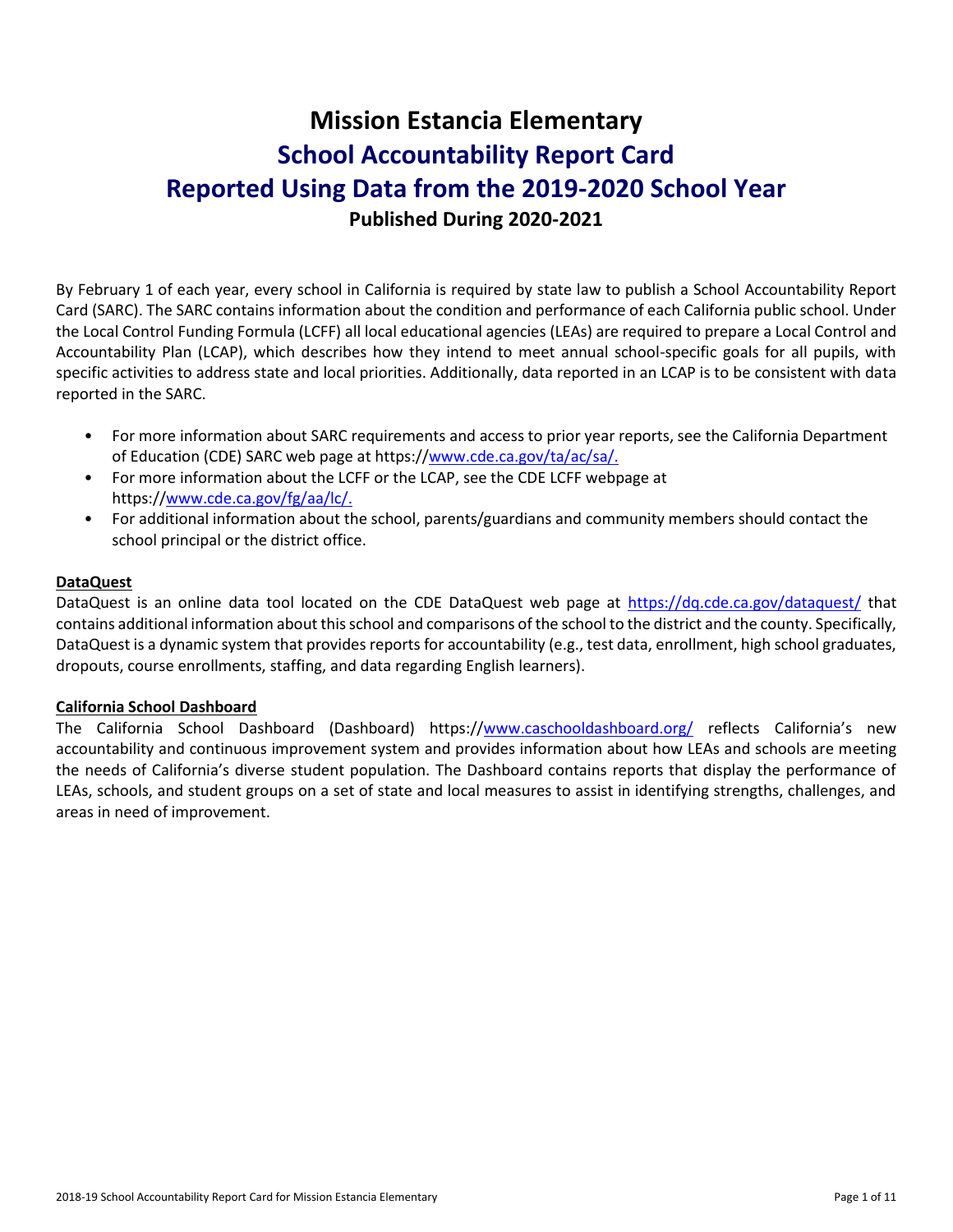# **About This School**

#### **School Contact Information (School Year 2020-2021)**

| <b>Entity</b>                            | <b>Contact Information</b>         |
|------------------------------------------|------------------------------------|
| <b>School Name</b>                       | <b>Mission Estancia Elementary</b> |
| <b>Street</b>                            | 3330 Calle Barcelona               |
| City, State, Zip                         | Carlsbad, CA 92009-9319            |
| <b>Phone Number</b>                      | (760) 943-2004                     |
| Principal                                | Lisa McColl                        |
| <b>Email Address</b>                     | lisa.mccoll@eusd.net               |
| Website                                  | www.eusd.net/me                    |
| <b>County-District-School (CDS) Code</b> | 37 68080 6108534                   |

#### **District Contact Information (School Year 2020-2021)**

| <b>Entity</b>        | <b>Contact Information</b>                        |
|----------------------|---------------------------------------------------|
| <b>District Name</b> | <b>Encinitas Union Elementary School District</b> |
| Phone Number         | 760.944.4300                                      |
| Superintendent       | Andrée Grey                                       |
| <b>Email Address</b> | Andrée.Grey@eusd.net                              |
| Website              | http://www.eusd.net/mission-estancia/             |

#### **School Description and Mission Statement (School Year 2020-2021)**

Encinitas Union School District serves the City of Encinitas and the La Costa area of Carlsbad in North San Diego County. Although located in the city of Carlsbad, Mission Estancia Elementary is actually one of nine schools in the impressive Encinitas Union School District. All of the District's schools have been recognized as California Distinguished Schools, and Mission Estancia has also been recognized as a National Blue Ribbon School as well as a recipient of the National PTA Award of Excellence.

We offer a full academic program from kindergarten through sixth grade to approximately 500 students. Our rigorous curriculum, focus on high quality instructional delivery and enrichment opportunities, support us in fulfilling the mission of creating 21st century citizens. Children explore and demonstrate their abilities through challenging academic activities as well as creative art, science enrichment, physical education, garden science and digital literacy. Students are also involved in SOAR (Sharing Our Acceptance and Responsibility), SWPPP(Storm Water Pollution Prevention Program), Mission Estancia Ambassadors (a student leadership team), Energy Teams, Science Fair and a Film Guild.

The teachers and staff are dedicated to continuous improvement, ensuring the academic success of every student and providing a safe and productive learning experience. We also offer a variety of choices for after school enrichment including second languages, Fit Kids, art enrichment, etc. . For struggling students, we provide intervention assistance during the day through the research-based programs in both reading and math. For students on the cusp of grade level proficiency, we provide support to ensure they maintain skills for continued success. In addition, we work with our students that are performing above grade level to extend their learning and provide opportunities for extended learning experiences.

\*NOTE: The "Teacher Credentials and Misassignments" section on this SARC includes teacher numbers from our fully online Cloud Campus in addition to the Mission Estancia numbers for the 2020-2021 school year.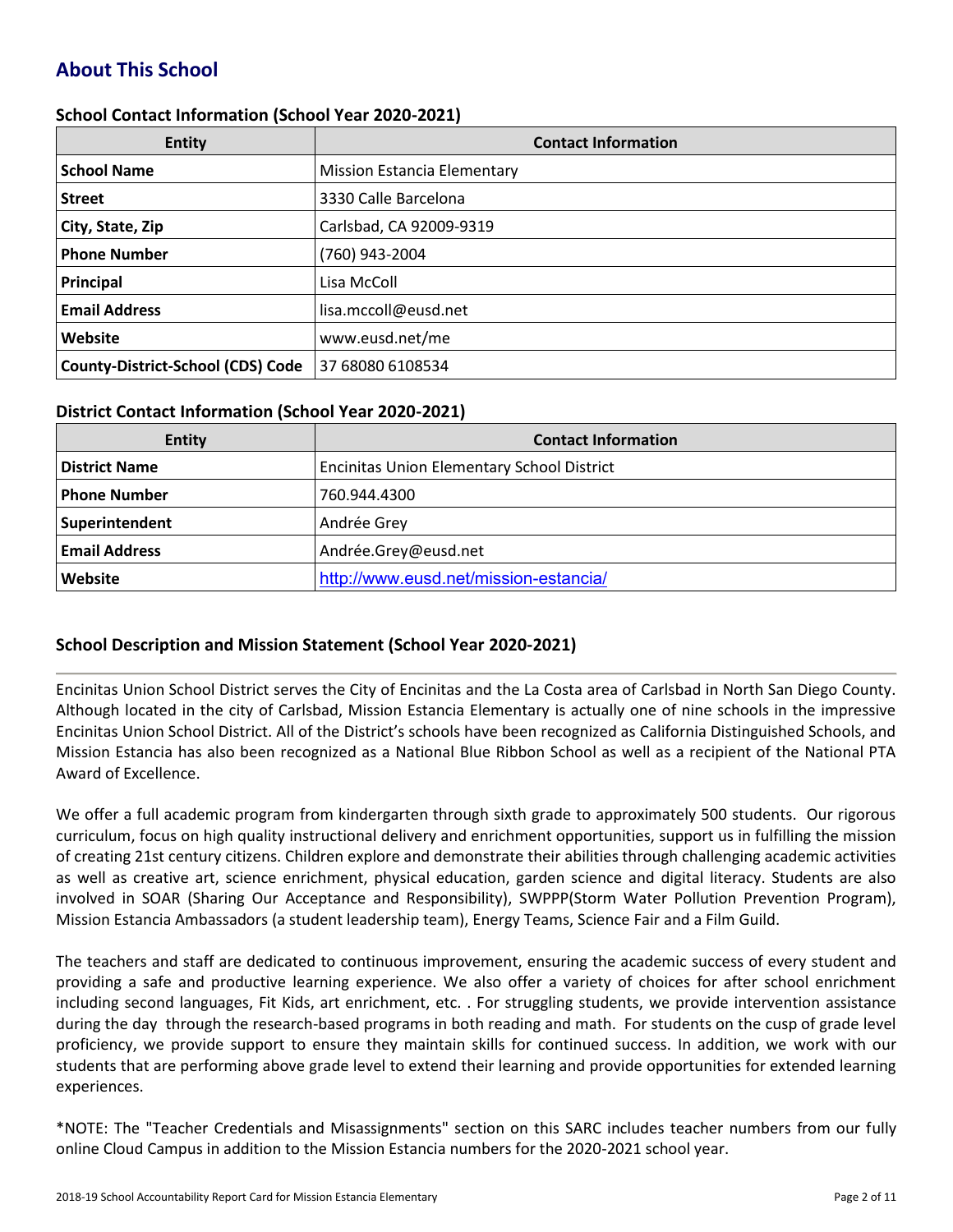## **Student Enrollment by Grade Level (School Year 2019-2020)**

| <b>Grade Level</b> | <b>Number of Students</b> |
|--------------------|---------------------------|
| Kindergarten       | 59                        |
| <b>Grade 1</b>     | 64                        |
| <b>Grade 2</b>     | 72                        |
| <b>Grade 3</b>     | 49                        |
| Grade 4            | 77                        |
| <b>Grade 5</b>     | 95                        |
| Grade 6            | 75                        |
| Total Enrollment   | 491                       |

### **Student Enrollment by Student Group (School Year 2019-2020)**

| <b>Student Group</b>                   | <b>Percent of Total Enrollment</b> |
|----------------------------------------|------------------------------------|
| <b>Black or African American</b>       | 0.8                                |
| American Indian or Alaska Native       | 0.4                                |
| Asian                                  | 8.6                                |
| Filipino                               | 0.6                                |
| <b>Hispanic or Latino</b>              | 14.3                               |
| <b>White</b>                           | 67.6                               |
| <b>Two or More Races</b>               | 6.9                                |
| <b>Socioeconomically Disadvantaged</b> | 7.7                                |
| <b>English Learners</b>                | 4.3                                |
| <b>Students with Disabilities</b>      | 16.3                               |
| <b>Homeless</b>                        | 0.2                                |

# **A. Conditions of Learning**

#### **State Priority: Basic**

The SARC provides the following information relevant to the State priority: Basic (Priority 1):

- Degree to which teachers are appropriately assigned and fully credentialed in the subject area and for the pupils they are teaching;
- Pupils have access to standards-aligned instructional materials; and
- School facilities are maintained in good repair

#### **Teacher Credentials**

| <b>Teachers</b>                                                    |          | <b>School</b><br>2019-20 | <b>School</b><br>2020-21 | <b>District</b><br>2020-21 |
|--------------------------------------------------------------------|----------|--------------------------|--------------------------|----------------------------|
| With Full Credential                                               | 17       | 24                       | 40                       | 285                        |
| Without Full Credential                                            | $\Omega$ |                          |                          | 4                          |
| Teaching Outside Subject Area of Competence (with full credential) | 0        |                          |                          |                            |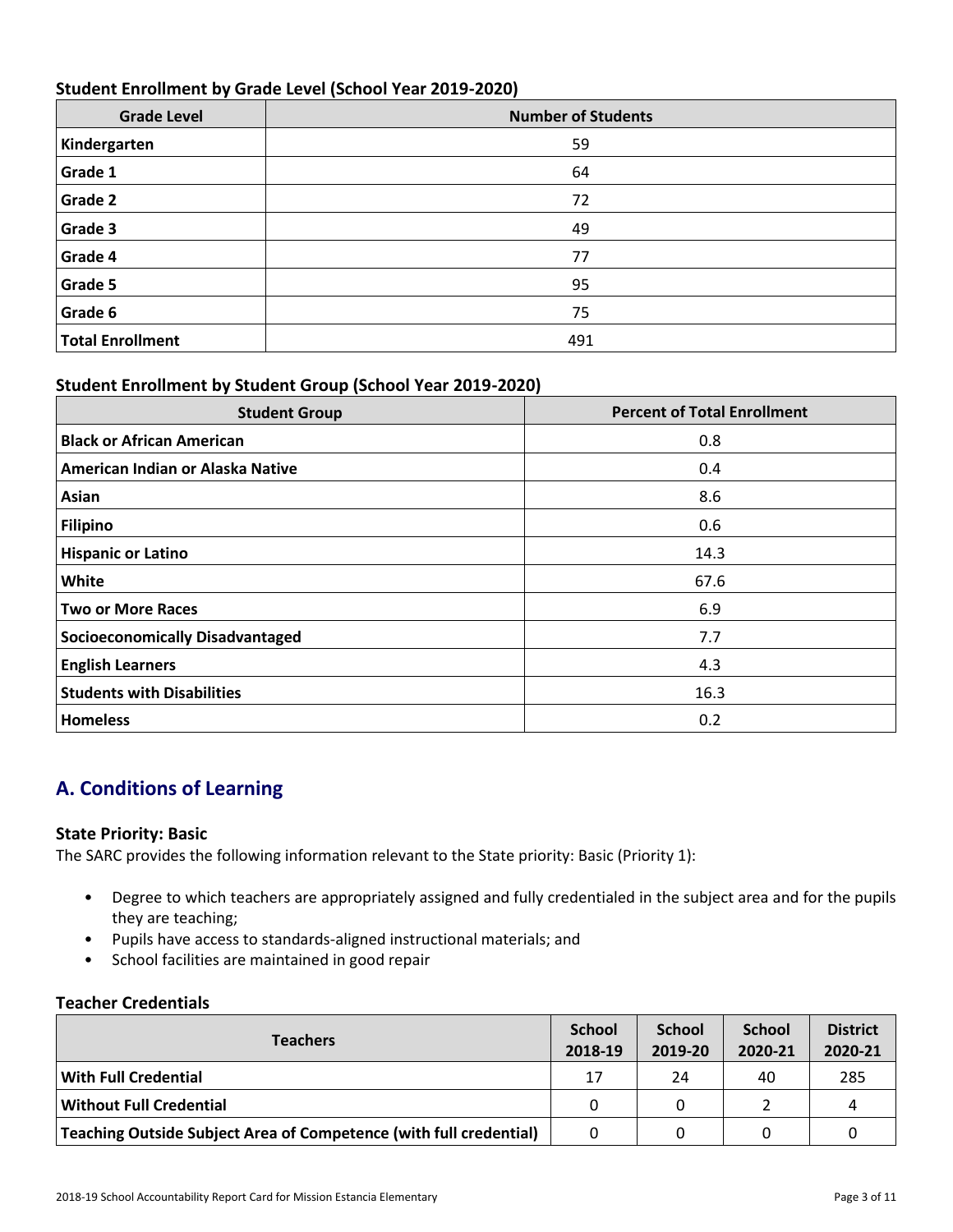## **Teacher Misassignments and Vacant Teacher Positions**

| <b>Indicator</b>                               | 2018-19 | 2019-20 | 2020-21 |
|------------------------------------------------|---------|---------|---------|
| Misassignments of Teachers of English Learners |         |         |         |
| Total Teacher Misassignments*                  |         |         |         |
| <b>Vacant Teacher Positions</b>                |         |         |         |

Note: "Misassignments" refers to the number of positions filled by teachers who lack legal authorization to teach that grade level, subject area, student group, etc. \*Total Teacher Misassignments includes the number of Misassignments of Teachers of English Learners.

## **Quality, Currency, Availability of Textbooks and Other Instructional Materials (School Year 2020-2021)**

#### **Year and month in which data were collected:** September, 2020

| <b>Subject</b>                | <b>Textbooks and Other Instructional</b><br><b>Materials/year of Adoption</b> | <b>From Most</b><br>Recent<br><b>Adoption?</b> | <b>Percent Students</b><br><b>Lacking Own</b><br><b>Assigned Copy</b> |
|-------------------------------|-------------------------------------------------------------------------------|------------------------------------------------|-----------------------------------------------------------------------|
| <b>Reading/Language Arts</b>  | National Geographic/2017                                                      | Yes                                            | O                                                                     |
| <b>Mathematics</b>            | Scott Foresman-Addison Wesley/2009                                            | Yes                                            | O                                                                     |
| <b>Science</b>                | Houghton Mifflin/2007                                                         | Yes                                            | O                                                                     |
| <b>History-Social Science</b> | Harcourt/2006                                                                 | Yes                                            | 0                                                                     |

Note: Cells with N/A values do not require data.

## **School Facility Conditions and Planned Improvements**

Mission Estancia Elementary School provides a safe, clean environment for students, staff and volunteers. School facilities were built in 1990 and currently include the media center, multi-purpose room, staff lounge, 29 permanent classrooms, two playgrounds and a beautiful school garden used by both students and the school community. Facility information in this report was current as of March 2019. Mission Estancia replaced five portable classrooms for five permanent structures. Additionally, a wing of the new structure serves as the new library that better supports the demands of the technology than the previous location.

District maintenance supervisors are proactive and conduct inspections at school sites on a continual basis. Repairs necessary to keep the school in good repair and working order are completed in a timely manner. A work order process is used to ensure efficient service and that emergency repairs are given the highest priority. District maintenance has indicated that 100% of all toilets on school grounds are in working order.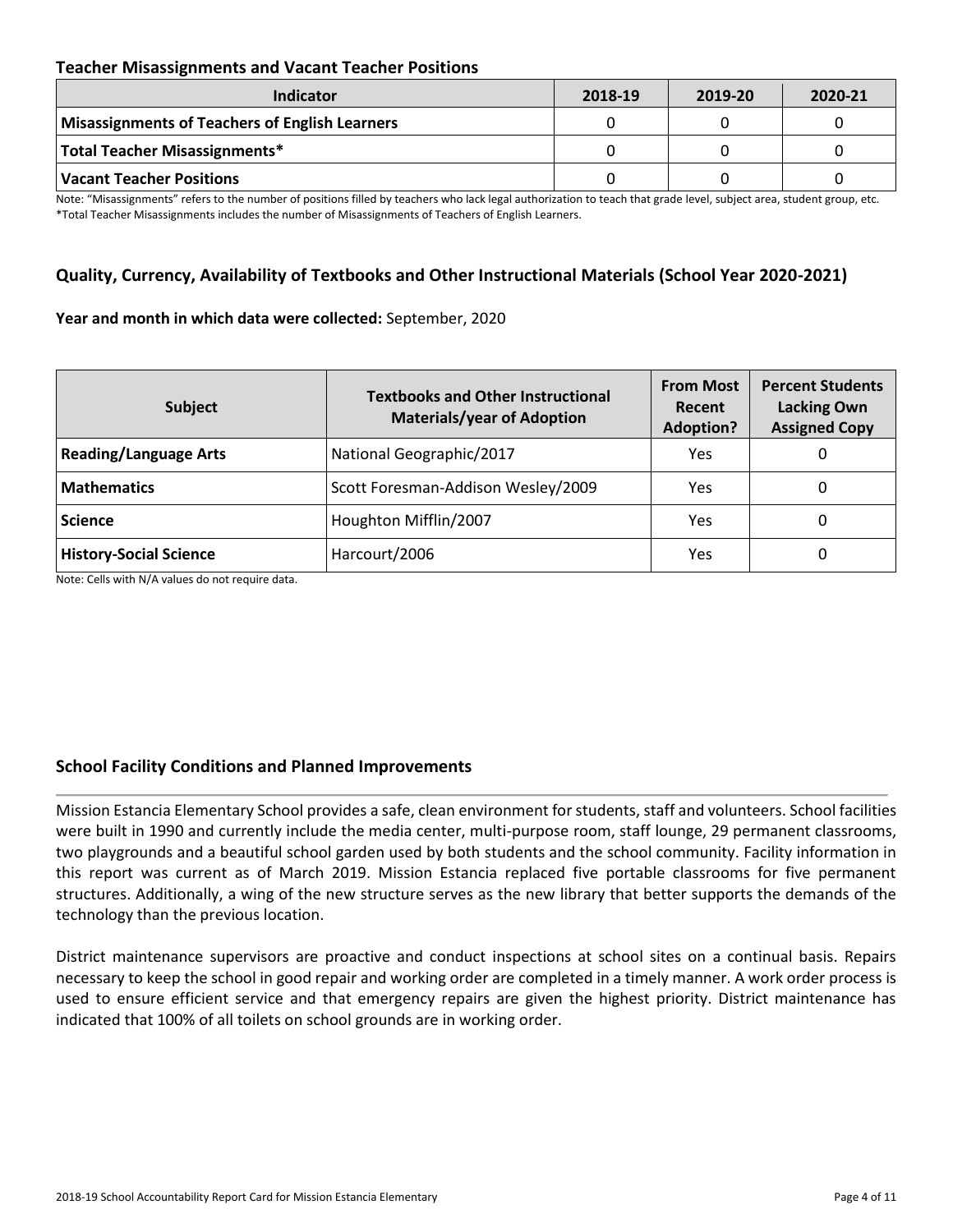## **School Facility Good Repair Status**

Using the **most recently collected** FIT data (or equivalent), provide the following:

- Determination of repair status for systems listed
- Description of any needed maintenance to ensure good repair
- The year and month in which the data were collected
- The rate for each system inspected
- The overall rating

#### **Year and month of the most recent FIT report:** February 26, 2020

| <b>System Inspected</b>                                                       | <b>Rating</b> | <b>Repair Needed and Action Taken or Planned</b> |
|-------------------------------------------------------------------------------|---------------|--------------------------------------------------|
| <b>Systems: Gas Leaks,</b><br><b>Mechanical/HVAC, Sewer</b>                   | Good          |                                                  |
| <b>Interior: Interior Surfaces</b>                                            | Good          |                                                  |
| <b>Cleanliness: Overall Cleanliness,</b><br><b>Pest/ Vermin Infestation</b>   | Good          |                                                  |
| <b>Electrical: Electrical</b>                                                 | Good          |                                                  |
| <b>Restrooms/Fountains: Restrooms,</b><br>Sinks/Fountains                     | Good          |                                                  |
| <b>Safety: Fire Safety, Hazardous</b><br><b>Materials</b>                     | Good          |                                                  |
| <b>Structural: Structural Damage,</b><br><b>Roofs</b>                         | Good          |                                                  |
| <b>External: Playground/School</b><br>Grounds, Windows/<br>Doors/Gates/Fences | Good          |                                                  |
| <b>Overall Rating</b>                                                         | Exemplary     |                                                  |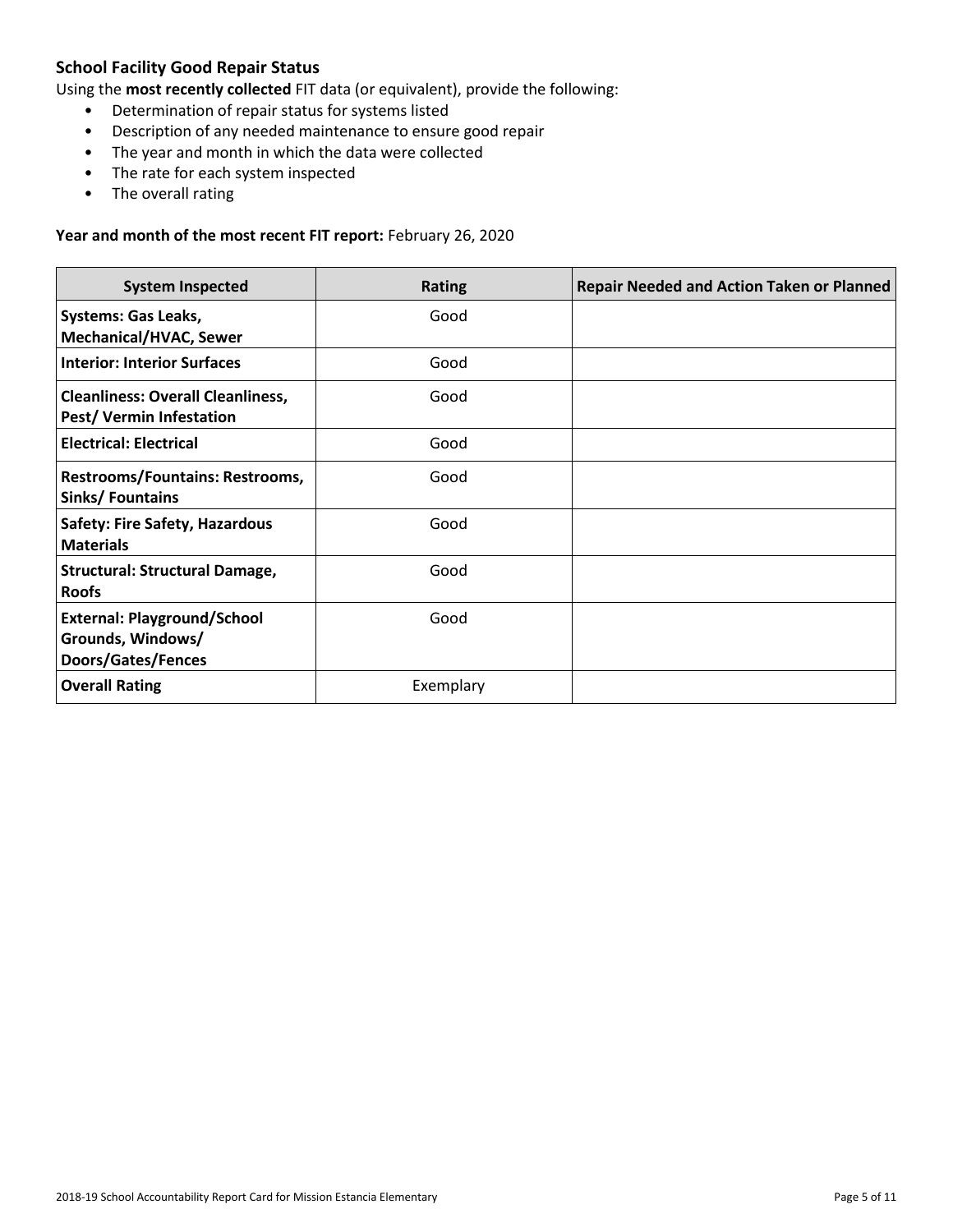## **B. Pupil Outcomes**

## **State Priority: Pupil Achievement**

The SARC provides the following information relevant to the State priority: Pupil Achievement (Priority 4):

- **Statewide assessments** (i.e., California Assessment of Student Performance and Progress [CAASPP] System, which includes the Smarter Balanced Summative Assessments for students in the general education population and the California Alternate Assessments [CAAs] for English language arts/literacy [ELA] and mathematics given in grades three through eight and grade eleven. Only eligible students may participate in the administration of the CAAs. CAAs items are aligned with alternate achievement standards, which are linked with the Common Core State Standards [CCSS] for students with the most significant cognitive disabilities); and
- The percentage of students who have successfully completed courses that satisfy the requirements for entrance to the University of California and the California State University, or career technical education sequences or programs of study.

# **CAASPP Test Results in ELA and Mathematics for All Students**

## **Grades Three through Eight and Grade Eleven**

### **Percentage of Students Meeting or Exceeding the State Standard**

| Subject                                                              | <b>School</b><br>2018-19 | <b>School</b><br>2019-20 | <b>District</b><br>2018-19 | <b>District</b><br>2019-20 | <b>State</b><br>2018-19 | <b>State</b><br>2019-20 |
|----------------------------------------------------------------------|--------------------------|--------------------------|----------------------------|----------------------------|-------------------------|-------------------------|
| <b>English Language Arts/Literacy</b><br>$\vert$ (grades 3-8 and 11) | 81                       | N/A                      | 75                         | N/A                        | 50                      | N/A                     |
| <b>Mathematics</b><br>$\sqrt{\frac{1}{2}}$ (grades 3-8 and 11)       | 76                       | N/A                      | 71                         | N/A                        | 39                      | N/A                     |

Note: Cells with N/A values do not require data.

Note: The 2019-2020 data are not available. Due to the COVID-19 pandemic, Executive Order N-30-20 was issued which waived the requirement for statewide testing for the 2019-2020 school year.

Note: Percentages are not calculated when the number of students tested is ten or less, either because the number of students in this category is too small for statistical accuracy or to protect student privacy.

Note: ELA and mathematics test results include the Smarter Balanced Summative Assessment and the CAA. The "Percent Met or Exceeded" is calculated by taking the total number of students who met or exceeded the standard on the Smarter Balanced Summative Assessment plus the total number of students who met the standard (i.e., achieved Level 3-Alternate) on the CAAs divided by the total number of students who participated in both assessments.

## **CAASPP Test Results in ELA by Student Group Grades Three through Eight and Grade Eleven (School Year 2019-2020)**

| <b>Student Group</b>                | <b>Total</b><br><b>Enrollment</b> | <b>Number</b><br><b>Tested</b> | Percent<br><b>Tested</b> | Percent<br><b>Not</b><br><b>Tested</b> | Percent<br>Met or<br><b>Exceeded</b> |
|-------------------------------------|-----------------------------------|--------------------------------|--------------------------|----------------------------------------|--------------------------------------|
| <b>All Students</b>                 | N/A                               | N/A                            | N/A                      | N/A                                    | N/A                                  |
| <b>Male</b>                         | N/A                               | N/A                            | N/A                      | N/A                                    | N/A                                  |
| Female                              | N/A                               | N/A                            | N/A                      | N/A                                    | N/A                                  |
| <b>Black or African American</b>    | N/A                               | N/A                            | N/A                      | N/A                                    | N/A                                  |
| American Indian or Alaska Native    | N/A                               | N/A                            | N/A                      | N/A                                    | N/A                                  |
| Asian                               | N/A                               | N/A                            | N/A                      | N/A                                    | N/A                                  |
| <b>Filipino</b>                     | N/A                               | N/A                            | N/A                      | N/A                                    | N/A                                  |
| <b>Hispanic or Latino</b>           | N/A                               | N/A                            | N/A                      | N/A                                    | N/A                                  |
| Native Hawaiian or Pacific Islander | N/A                               | N/A                            | N/A                      | N/A                                    | N/A                                  |
| White                               | N/A                               | N/A                            | N/A                      | N/A                                    | N/A                                  |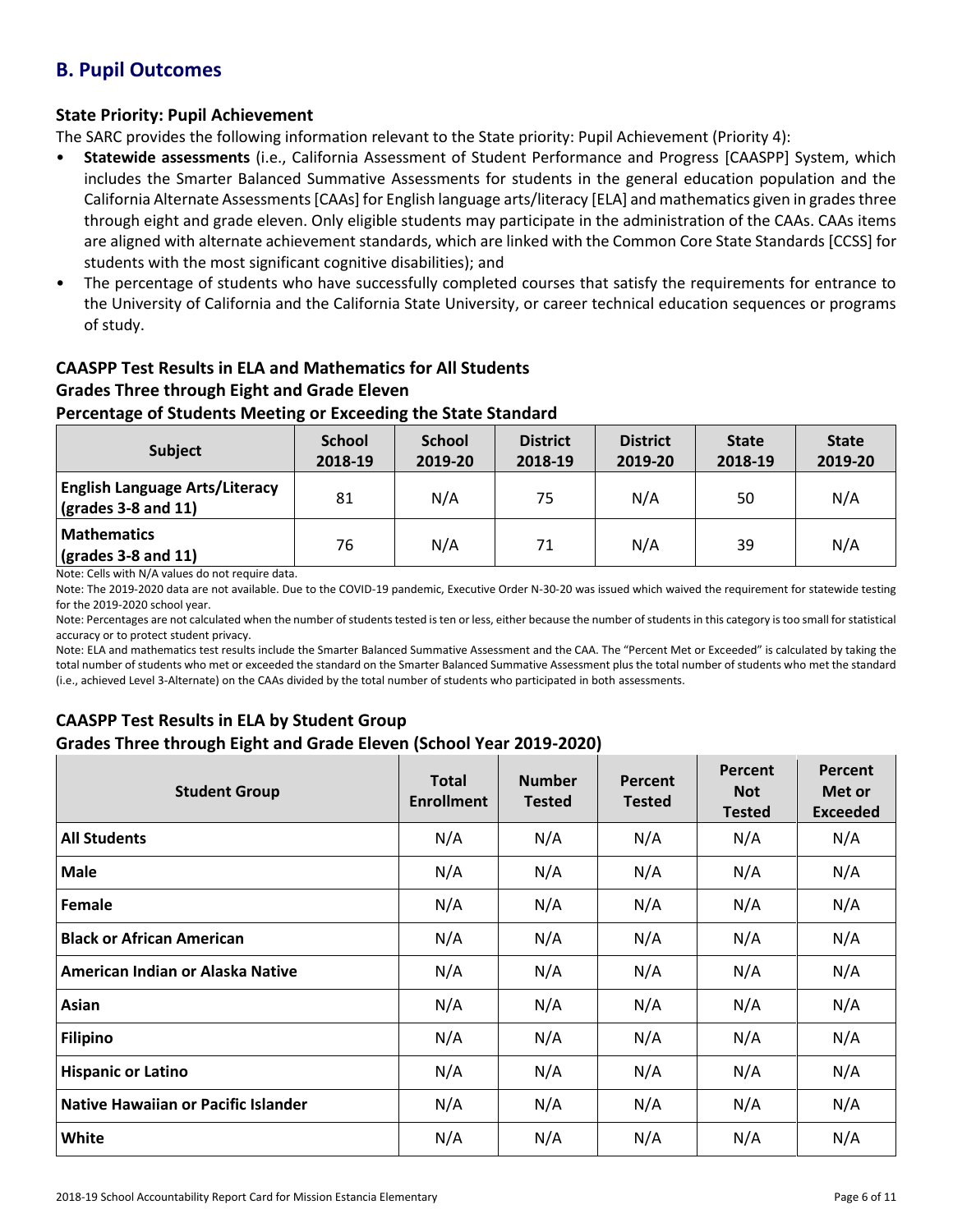| <b>Student Group</b>                                 | <b>Total</b><br><b>Enrollment</b> | <b>Number</b><br><b>Tested</b> | Percent<br><b>Tested</b> | Percent<br><b>Not</b><br><b>Tested</b> | Percent<br>Met or<br><b>Exceeded</b> |
|------------------------------------------------------|-----------------------------------|--------------------------------|--------------------------|----------------------------------------|--------------------------------------|
| <b>Two or More Races</b>                             | N/A                               | N/A                            | N/A                      | N/A                                    | N/A                                  |
| <b>Socioeconomically Disadvantaged</b>               | N/A                               | N/A                            | N/A                      | N/A                                    | N/A                                  |
| <b>English Learners</b>                              | N/A                               | N/A                            | N/A                      | N/A                                    | N/A                                  |
| <b>Students with Disabilities</b>                    | N/A                               | N/A                            | N/A                      | N/A                                    | N/A                                  |
| <b>Students Receiving Migrant Education Services</b> | N/A                               | N/A                            | N/A                      | N/A                                    | N/A                                  |
| <b>Foster Youth</b>                                  | N/A                               | N/A                            | N/A                      | N/A                                    | N/A                                  |
| <b>Homeless</b>                                      | N/A                               | N/A                            | N/A                      | N/A                                    | N/A                                  |

Note: Cells with N/A values do not require data.

Note: The 2019-2020 data are not available. Due to the COVID-19 pandemic, Executive Order N-30-20 was issued which waived the requirement for statewide testing for the 2019-2020 school year.

## **CAASPP Test Results in Mathematics by Student Group Grades Three through Eight and Grade Eleven (School Year 2019-2020)**

| <b>Student Group</b>                                 | <b>Total</b><br><b>Enrollment</b> | <b>Number</b><br><b>Tested</b> | Percent<br><b>Tested</b> | Percent<br><b>Not</b><br><b>Tested</b> | Percent<br>Met or<br><b>Exceeded</b> |
|------------------------------------------------------|-----------------------------------|--------------------------------|--------------------------|----------------------------------------|--------------------------------------|
| <b>All Students</b>                                  | N/A                               | N/A                            | N/A                      | N/A                                    | N/A                                  |
| <b>Male</b>                                          | N/A                               | N/A                            | N/A                      | N/A                                    | N/A                                  |
| Female                                               | N/A                               | N/A                            | N/A                      | N/A                                    | N/A                                  |
| <b>Black or African American</b>                     | N/A                               | N/A                            | N/A                      | N/A                                    | N/A                                  |
| American Indian or Alaska Native                     | N/A                               | N/A                            | N/A                      | N/A                                    | N/A                                  |
| Asian                                                | N/A                               | N/A                            | N/A                      | N/A                                    | N/A                                  |
| <b>Filipino</b>                                      | N/A                               | N/A                            | N/A                      | N/A                                    | N/A                                  |
| <b>Hispanic or Latino</b>                            | N/A                               | N/A                            | N/A                      | N/A                                    | N/A                                  |
| <b>Native Hawaiian or Pacific Islander</b>           | N/A                               | N/A                            | N/A                      | N/A                                    | N/A                                  |
| White                                                | N/A                               | N/A                            | N/A                      | N/A                                    | N/A                                  |
| <b>Two or More Races</b>                             | N/A                               | N/A                            | N/A                      | N/A                                    | N/A                                  |
| <b>Socioeconomically Disadvantaged</b>               | N/A                               | N/A                            | N/A                      | N/A                                    | N/A                                  |
| <b>English Learners</b>                              | N/A                               | N/A                            | N/A                      | N/A                                    | N/A                                  |
| <b>Students with Disabilities</b>                    | N/A                               | N/A                            | N/A                      | N/A                                    | N/A                                  |
| <b>Students Receiving Migrant Education Services</b> | N/A                               | N/A                            | N/A                      | N/A                                    | N/A                                  |
| <b>Foster Youth</b>                                  | N/A                               | N/A                            | N/A                      | N/A                                    | N/A                                  |
| <b>Homeless</b>                                      | N/A                               | N/A                            | N/A                      | N/A                                    | N/A                                  |

Note: Cells with N/A values do not require data.

Note: The 2019-2020 data are not available. Due to the COVID-19 pandemic, Executive Order N-30-20 was issued which waived the requirement for statewide testing for the 2019-2020 school year.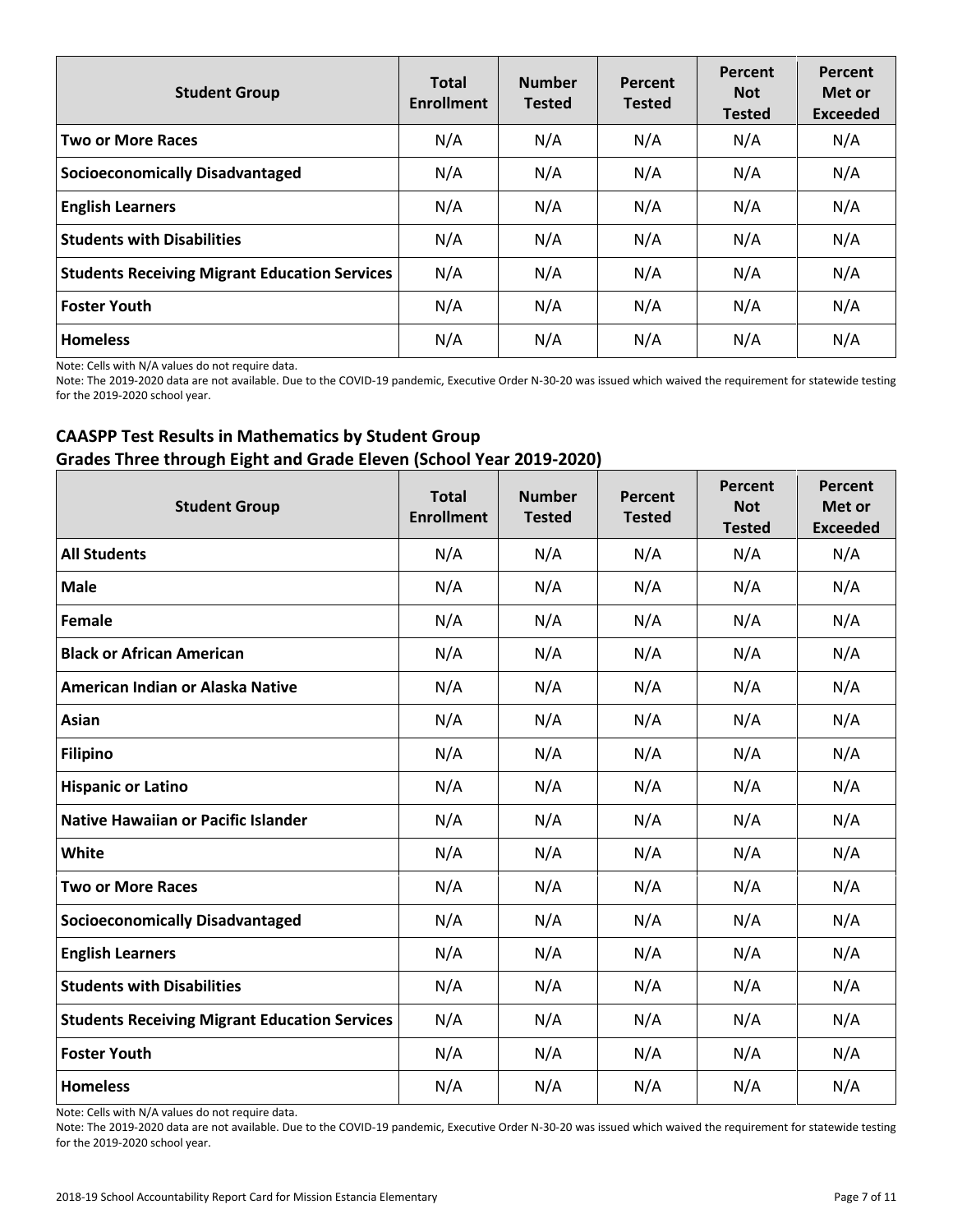## **CAASPP Test Results in Science for All Students Grades Five, Eight, and High School Percentage of Students Meeting or Exceeding the State Standard**

| <b>Subject</b>                        | <b>School</b> | <b>School</b> | <b>District</b> | <b>District</b> | <b>State</b> | <b>State</b> |
|---------------------------------------|---------------|---------------|-----------------|-----------------|--------------|--------------|
|                                       | 2018-19       | 2019-20       | 2018-19         | 2019-20         | 2018-19      | 2019-20      |
| Science (grades 5, 8 and high school) | 65            | N/A           | 59              | N/A             | 30           | N/A          |

Note: Cells with N/A values do not require data.

Note: The 2019-2020 data are not available. Due to the COVID-19 pandemic, Executive Order N-30-20 was issued which waived the requirement for statewide testing for the 2019-2020 school year.

Note: The new California Science Test (CAST) was first administered operationally in the 2018-2019 school year.

## **State Priority: Other Pupil Outcomes**

The SARC provides the following information relevant to the State priority: Other Pupil Outcomes (Priority 8):

Pupil outcomes in the subject areas of physical education.

#### **California Physical Fitness Test Results (School Year 2019-2020)**

| Grade Level | <b>Percentage of Students</b><br><b>Meeting Four of Six</b><br><b>Fitness Standards</b> |     | <b>Percentage of Students</b><br><b>Meeting Six of Six</b><br><b>Fitness Standards</b> |  |
|-------------|-----------------------------------------------------------------------------------------|-----|----------------------------------------------------------------------------------------|--|
|             | N/A                                                                                     | N/A | N/A                                                                                    |  |
|             | N/A                                                                                     | N/A | N/A                                                                                    |  |
| 9           | N/A                                                                                     | N/A | N/A                                                                                    |  |

Note: Cells with N/A values do not require data.

Note: The 2019–2020 data are not available. Due to the COVID-19 pandemic, Executive Order N-56-20 was issued which waived the requirement to administer the physical fitness performance test for the 2019–2020 school year.

## **C. Engagement**

#### **State Priority: Parental Involvement**

The SARC provides the following information relevant to the State priority: Parental Involvement (Priority 3):

• Efforts the school district makes to seek parent input in making decisions for the school district and each school site

#### **Opportunities for Parental Involvement (School Year 2020-2021)**

Collaboration and community are an integral part of Mission Estancia's success. Parents can be found in countless classrooms, engaged in rewarding, meaningful work. Community members are invited to share their knowledge and experience, and connect our students to their greater world.

Mission Estancia has an active volunteer base. Volunteers regularly serve on the PTA (Parent Teacher Association), SSC (School Site Council), EEF (Encinitas Education Foundation), ELAC and various committees such as safety, wellness, technology, fun facilitator, and green team. Volunteers also help in classrooms, and assist in school activities and longterm projects.

\*Due to COVID-19 restrictions we are not able to have parent volunteers on campus. We still have a strong volunteer base, working from home, to support our students and teachers through such activities as virtual art lessons, at-home spirit activities and support with material preparation for the teachers.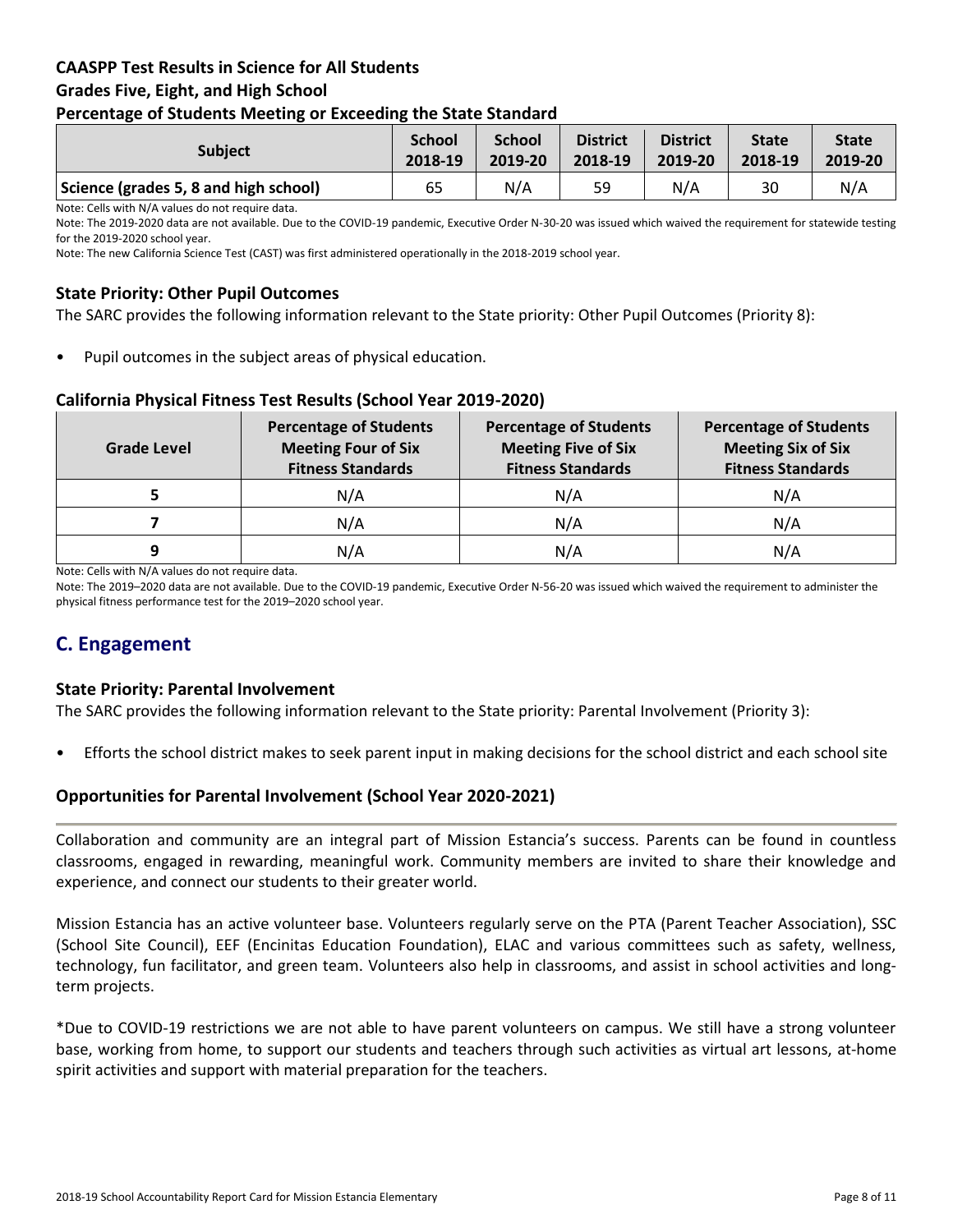## **State Priority: School Climate**

The SARC provides the following information relevant to the State priority: School Climate (Priority 6):

- Pupil suspension rates;
- Pupil expulsion rates; and
- Other local measures on the sense of safety.

#### **Suspensions and Expulsions**

#### **(data collected between July through June, each full school year respectively)**

| Rate               | <b>School</b><br>2017-18 | <b>School</b><br>2018-19 | <b>District</b><br>2017-18 | <b>District</b><br>2018-19 | <b>State</b><br>2017-18 | <b>State</b><br>2018-19 |
|--------------------|--------------------------|--------------------------|----------------------------|----------------------------|-------------------------|-------------------------|
| <b>Suspensions</b> | 1.5                      | 0.4                      | 0.4                        | 0.2                        | 3.5                     | 3.5                     |
| <b>Expulsions</b>  | 0.0                      | 0.0                      | 0.0                        | 0.0                        | 0.1                     | 0.1                     |

### **Suspensions and Expulsions for School Year 2019-2020 Only**

### **(data collected between July through February, partial school year due to the COVID-19 pandemic)**

| Rate               | <b>School</b><br>2019-20 | <b>District</b><br>2019-20 | <b>State</b><br>2019-20 |
|--------------------|--------------------------|----------------------------|-------------------------|
| <b>Suspensions</b> |                          | 10                         |                         |
| <b>Expulsions</b>  |                          |                            |                         |

Note: The 2019-2020 suspensions and expulsions rate data are not comparable to prior year data because the 2019-2020 school year is a partial school year due to the COVID-19 crisis. As such, it would be inappropriate to make any comparisons in rates of suspensions and expulsions in the 2019-2020 school year compared to prior years.

### **School Safety Plan (School Year 2020-2021)**

Maintaining a safe, clean, and orderly environment is a top priority and essential to teaching and learning. The Comprehensive School Safety Plan (CSSP) is developed by Mission Estancia Elementary in consultation with local law enforcement/emergency preparedness staff, School Site Council (SSC) and Administrative Services in order to comply with Senate Bill 187. The CSSP includes: Annual Schools Safety Data, School Safety Policies and Procedures, Emergency Preparedness Procedures, and Emergency Plans and Protocols. It was most recently updated and reviewed in October 2020 and accepted by the Board of Trustees in November 2020.

We conduct regularly scheduled safety drills including fire, shelter-in-place, lockdown and earthquake. We practice evacuation procedures for fire, procedures for disaster preparedness, and to be ready to respond to the possibility of strangers or dangers on campus. Our district maintenance and site custodial personnel routinely check all play equipment for safety and make recommendations for proactive maintenance. To ensure safety during instructional hours, the perimeter gates of the site are locked immediately after entry each morning and reopened only at dismissal. During school hours, all visitors are required to present an ID for processing via our Raptor Visitor System. Additionally, our site is alarmed during non-school hours. To monitor all school sites, each school is equipped with surveillance cameras. We have a strong partnership with the San Diego County Sheriff's Department North Coastal Station in Encinitas, the Carlsbad Police Department and our Carlsbad School Resource Officers. All staff takes pride in our school and work together to maintain a well-kept and safe facility.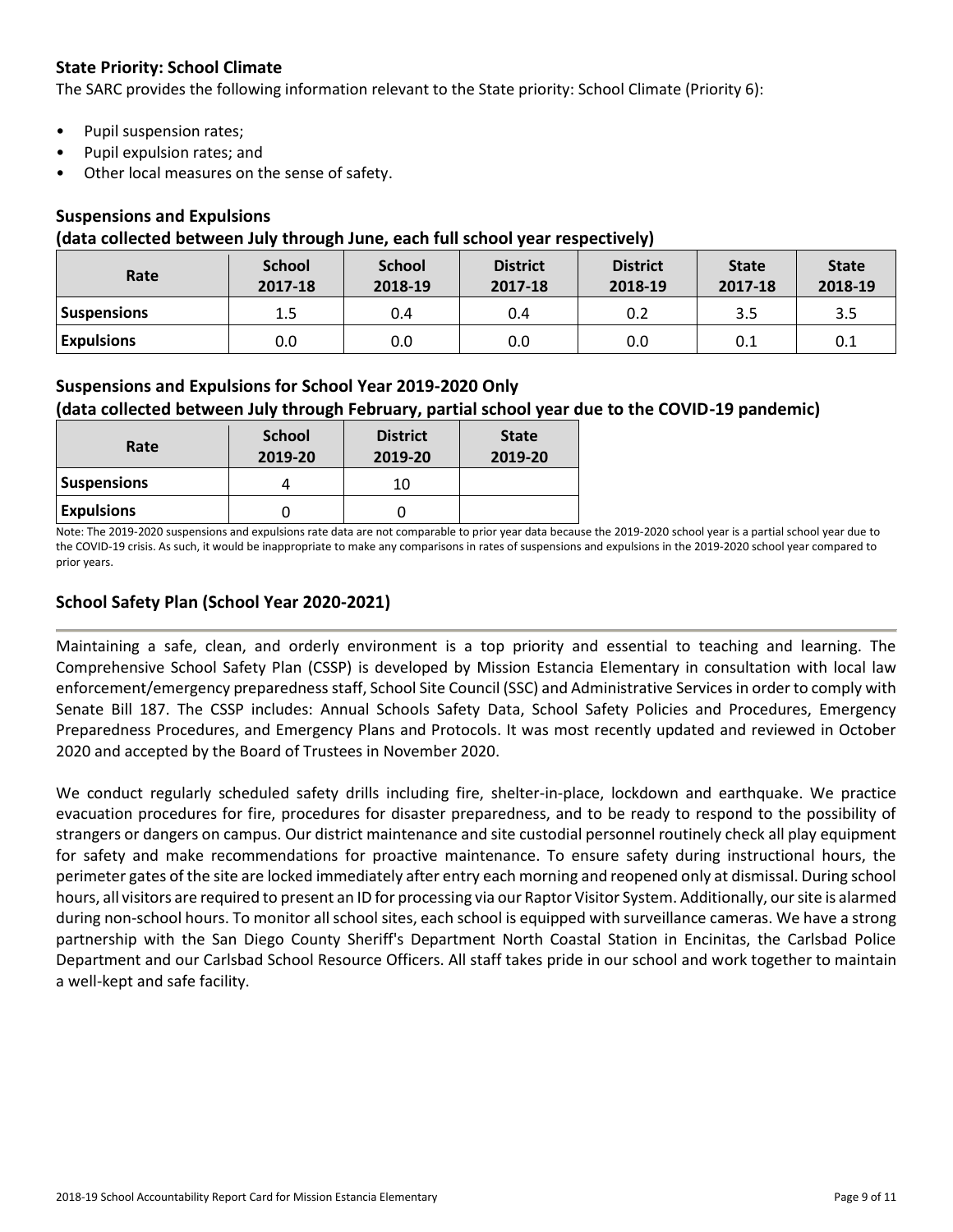# **D. Other SARC Information**

The information in this section is required to be in the SARC but is not included in the state priorities for LCFF.

| Grade<br>Level | <b>Average</b><br><b>Class</b><br><b>Size</b> | # of<br><b>Size</b><br>$1 - 20$ | # of<br><b>Size</b><br>21-32 | # of<br> Classes* Classes* Classes* <br><b>Size</b><br>$33+$ | Average<br><b>Class</b><br><b>Size</b> | # of<br><b>Size</b><br>$1 - 20$ | # of<br> Classes* Classes* Classes* <br><b>Size</b><br>21-32 | # of<br><b>Size</b><br>$33+$ | <b>Average</b><br><b>Class</b><br><b>Size</b> | # of<br> Classes* Classes* Classes*<br><b>Size</b><br>$1 - 20$ | # of<br><b>Size</b><br>21-32 | 2017-18  2017-18  2017-18  2017-18  2018-19  2018-19  2018-19  2018-19  2019-20  2019-20  2019-20  2019-20 <br># of<br><b>Size</b><br>$33+$ |
|----------------|-----------------------------------------------|---------------------------------|------------------------------|--------------------------------------------------------------|----------------------------------------|---------------------------------|--------------------------------------------------------------|------------------------------|-----------------------------------------------|----------------------------------------------------------------|------------------------------|---------------------------------------------------------------------------------------------------------------------------------------------|
| К              | 20                                            | $\mathbf{1}$                    | 3                            |                                                              | 19                                     | $\mathbf{1}$                    | 3                                                            | $\mathcal{P}$                | 19                                            |                                                                | 1                            |                                                                                                                                             |
| 1              | 23                                            |                                 | $\overline{2}$               |                                                              | 24                                     |                                 | $\overline{2}$                                               |                              | 27                                            | 1                                                              | 1                            | 1                                                                                                                                           |
| $\mathbf{2}$   | 25                                            |                                 | $\overline{2}$               |                                                              | 18                                     | $\mathbf{1}$                    | 2                                                            |                              | 24                                            | 3                                                              |                              |                                                                                                                                             |
| 3              | 24                                            |                                 | 4                            |                                                              | 22                                     | 1                               | 2                                                            |                              | 23                                            |                                                                | 2                            |                                                                                                                                             |
| 4              | 30                                            |                                 | $\overline{2}$               |                                                              | 29                                     |                                 | 3                                                            |                              | 25                                            | 1                                                              | 2                            |                                                                                                                                             |
| 5              | 31                                            |                                 | 3                            |                                                              | 29                                     |                                 | 2                                                            |                              | 23                                            | 2                                                              | 2                            |                                                                                                                                             |
| 6              | 30                                            |                                 | 3                            |                                                              | 25                                     | $\mathbf{1}$                    | 3                                                            |                              | 24                                            | $\mathbf{1}$                                                   | $\mathcal{P}$                |                                                                                                                                             |
| Other**        | 14                                            | 1                               |                              |                                                              |                                        |                                 |                                                              |                              | 8                                             | 3                                                              |                              |                                                                                                                                             |

#### **Average Class Size and Class Size Distribution (Elementary)**

\*Number of classes indicates how many classes fall into each size category (a range of total students per class).

\*\* "Other" category is for multi-grade level classes.

### **Ratio of Pupils to Academic Counselor (School Year 2019-2020)**

| <b>THEFT</b><br>nue  | Ratio |
|----------------------|-------|
| Academic Counselors* |       |

\*One full time equivalent (FTE) equals one staff member working full time; one FTE could also represent two staff members who each work 50 percent of full time.

## **Student Support Services Staff (School Year 2019-2020)**

| <b>Title</b>                                                         | Number of FTE*<br><b>Assigned to School</b> |
|----------------------------------------------------------------------|---------------------------------------------|
| <b>Counselor (Academic, Social/Behavioral or Career Development)</b> |                                             |
| Library Media Teacher (Librarian)                                    |                                             |
| Library Media Services Staff (Paraprofessional)                      | 1                                           |
| Psychologist                                                         |                                             |
| <b>Social Worker</b>                                                 |                                             |
| <b>Nurse</b>                                                         |                                             |
| <b>Speech/Language/Hearing Specialist</b>                            | 1.4                                         |
| <b>Resource Specialist (non-teaching)</b>                            |                                             |
| <b>Other</b>                                                         |                                             |

\*One Full Time Equivalent (FTE) equals one staff member working full time; one FTE could also represent two staff members who each work 50 percent of full time.